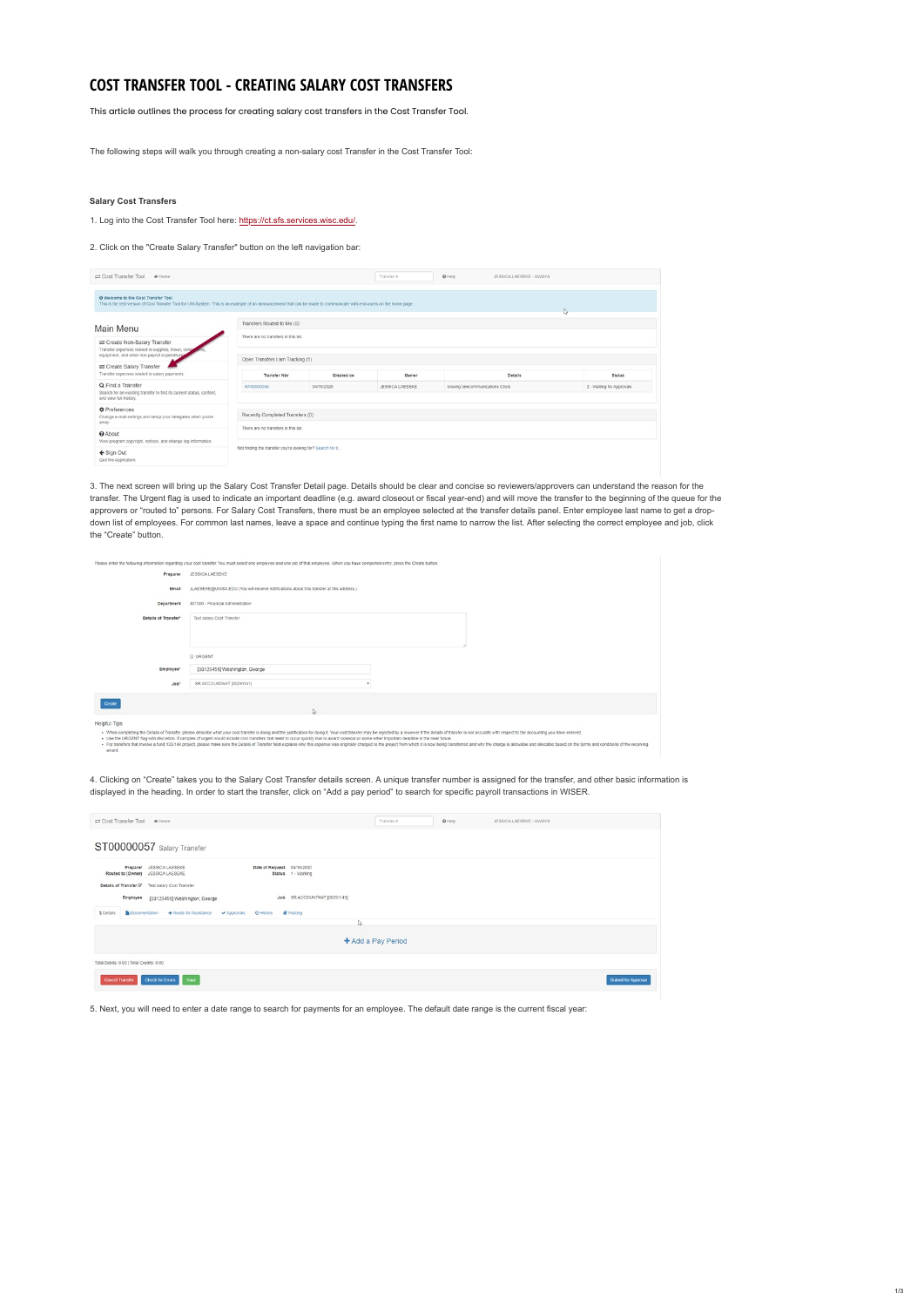|                                                                          | Cost Transfer Tool # Home                                                                                                          |                                                                                                                                                                    |                                                           |        | Transfer # | O Help  | JESSICA LAESEKE - UWSYS |           |          |
|--------------------------------------------------------------------------|------------------------------------------------------------------------------------------------------------------------------------|--------------------------------------------------------------------------------------------------------------------------------------------------------------------|-----------------------------------------------------------|--------|------------|---------|-------------------------|-----------|----------|
|                                                                          | ST00000057 Salary Transfer                                                                                                         |                                                                                                                                                                    |                                                           |        |            |         |                         |           |          |
| Employee<br>\$ Details                                                   | Preparer JESSICA LAESEKE<br>Routed to (Owner) JESSICA LAESEKE<br>Details of Transfer IZ Test salary Cost Transfer<br>Documentation | Date of Request 04/16/2020<br>Job<br>[00123456] Washington, George.<br>Route for Assistance<br>Approvals<br>C History                                              | Status 1 - Working<br>SR ACCOUNTANT [00291141]<br>Posting |        |            |         |                         |           |          |
| transfer.<br>Payment End Date 07/01/2019<br>Select/Unselect All Payments | Salary Payment Search                                                                                                              | Select the salary payments you wish to transfer. When completed, click the Done button below to move the payments into your salary cost<br>to 06/30/2020<br>Search |                                                           |        |            |         |                         |           |          |
|                                                                          | Pay Period 11/01/2019 to 11/30/2019 \$5,950.00                                                                                     |                                                                                                                                                                    |                                                           |        |            |         |                         |           |          |
| Select                                                                   | Empl ID                                                                                                                            | <b>Employee Name</b>                                                                                                                                               | Fund                                                      | Dept   | Project    | Program | Account                 | Payrun ID | Amount   |
|                                                                          |                                                                                                                                    |                                                                                                                                                                    |                                                           |        |            |         |                         |           |          |
| $\qquad \qquad \boxdot$                                                  | 00123456                                                                                                                           | [00123456] Washington, George                                                                                                                                      | 106                                                       | 401000 |            |         | 1051                    | 2019UNC11 | 5,545.94 |

6. Check the box in the "Select" column to select payments to be transferred and press "Done" when complete:

| Cost Transfer Tool # Home                                                |                                                                                                                                                                                   | Transfer #<br>O Help<br>JESSICA LAESEKE - UWSYS                                                                                                                    |                          |        |         |               |         |           |         |  |  |
|--------------------------------------------------------------------------|-----------------------------------------------------------------------------------------------------------------------------------------------------------------------------------|--------------------------------------------------------------------------------------------------------------------------------------------------------------------|--------------------------|--------|---------|---------------|---------|-----------|---------|--|--|
|                                                                          | ST00000057 Salary Transfer                                                                                                                                                        |                                                                                                                                                                    |                          |        |         |               |         |           |         |  |  |
| Preparer<br>Employee<br>\$ Details                                       | JESSICA LAESEKE<br>Routed to (Owner) JESSICA LAESEKE<br>Details of Transfer & Test salary Cost Transfer<br>[00123456] Washington, George<br>Documentation<br>Route for Assistance | Date of Request 04/16/2020<br>Status 1 - Working<br>Job<br>Approvals<br>Posting<br>C History                                                                       | SR ACCOUNTANT [00291141] |        |         |               |         |           |         |  |  |
| transfer.<br>Payment End Date 07/01/2019<br>Select/Unselect All Payments | Salary Payment Search                                                                                                                                                             | Select the salary payments you wish to transfer. When completed, click the Done button below to move the payments into your salary cost<br>to 06/30/2020<br>Search |                          |        |         |               |         |           |         |  |  |
|                                                                          | Pay Period 11/01/2019 to 11/30/2019 \$5,950.00                                                                                                                                    |                                                                                                                                                                    |                          |        |         |               |         |           |         |  |  |
| Select                                                                   | Empl ID                                                                                                                                                                           | <b>Employee Name</b>                                                                                                                                               | Fund                     | Dept   | Project | Program       | Account | Payrun ID | Amount  |  |  |
| ×                                                                        | 00123456                                                                                                                                                                          | [00123456] Washington, George                                                                                                                                      | 106                      | 401000 |         | $\mathcal{A}$ | 1051    | 2019UNC11 | 5,545.9 |  |  |
| ⊠                                                                        | 00123456                                                                                                                                                                          | [00123456] Washington, George                                                                                                                                      | 106                      | 401000 |         | $\mathbf{1}$  | 1051    | 2019UNC11 | 404.0   |  |  |
| <b>Exit Search</b>                                                       |                                                                                                                                                                                   |                                                                                                                                                                    |                          |        |         |               |         |           | Done    |  |  |

7. This creates the transfer sets that can be modified to move an expense to a different funding string:

| \$ Details<br>■ Documentation → Route for Assistance → Approvals<br>C History<br><b>Posting</b><br>Pay Period 11/01/2019 - 11/30/2019<br>Fund<br>o<br>Dept ID<br>Project<br>Prog<br>Account<br>Class<br>Amount<br>Description |                            |
|-------------------------------------------------------------------------------------------------------------------------------------------------------------------------------------------------------------------------------|----------------------------|
|                                                                                                                                                                                                                               |                            |
| From 401000<br>106<br>1051<br>1<br>[00123456] Washington, George<br>$-5,545.94$                                                                                                                                               | ×<br>۰                     |
| 1051<br>106<br>$\mathbf{1}$<br>From 401000<br>$-404.06$<br>[00123456] Washington, George                                                                                                                                      | ۰                          |
| To<br>1<br>106<br>1051<br>5,545.94<br>401000<br>[00123456] Washington, George                                                                                                                                                 | 200                        |
| To<br>[00123456] Washington, George<br>$\vert$ 1<br>401000<br>106<br>1051<br>404.06                                                                                                                                           | 200                        |
| Pay Period 02/01/2020 - 02/29/2020<br>Class<br>Ð<br>Dept ID<br>Fund<br>Project<br>Prog<br>Account<br>Amount<br>106<br>1051<br>401000<br>From<br>$\mathbf{1}$<br>[00123456] Washington, George<br>$-6,375.00$<br>To            | Description<br>×<br>۰<br>ව |
| 106<br>1<br>401000<br>1051<br>6,375.00<br>[00123456] Washington, George<br>+ Add a Pay Period                                                                                                                                 |                            |

8. There are some additional functions that can be accessed in the far right column:

**C** View more detail - additional WISER fields are displayed.

| Copy to all - the funding string is copied to all "To" lines |  |  |  |  |  |
|--------------------------------------------------------------|--|--|--|--|--|
|                                                              |  |  |  |  |  |

Split - Add a "To" line to split a "From" line.

Delete - remove the line. This is only available when you have multiple "To" lines for one pay period.

9. Once finished entering the details of the transfer, click "Save", "Check for Errors", and "Submit for Approval"